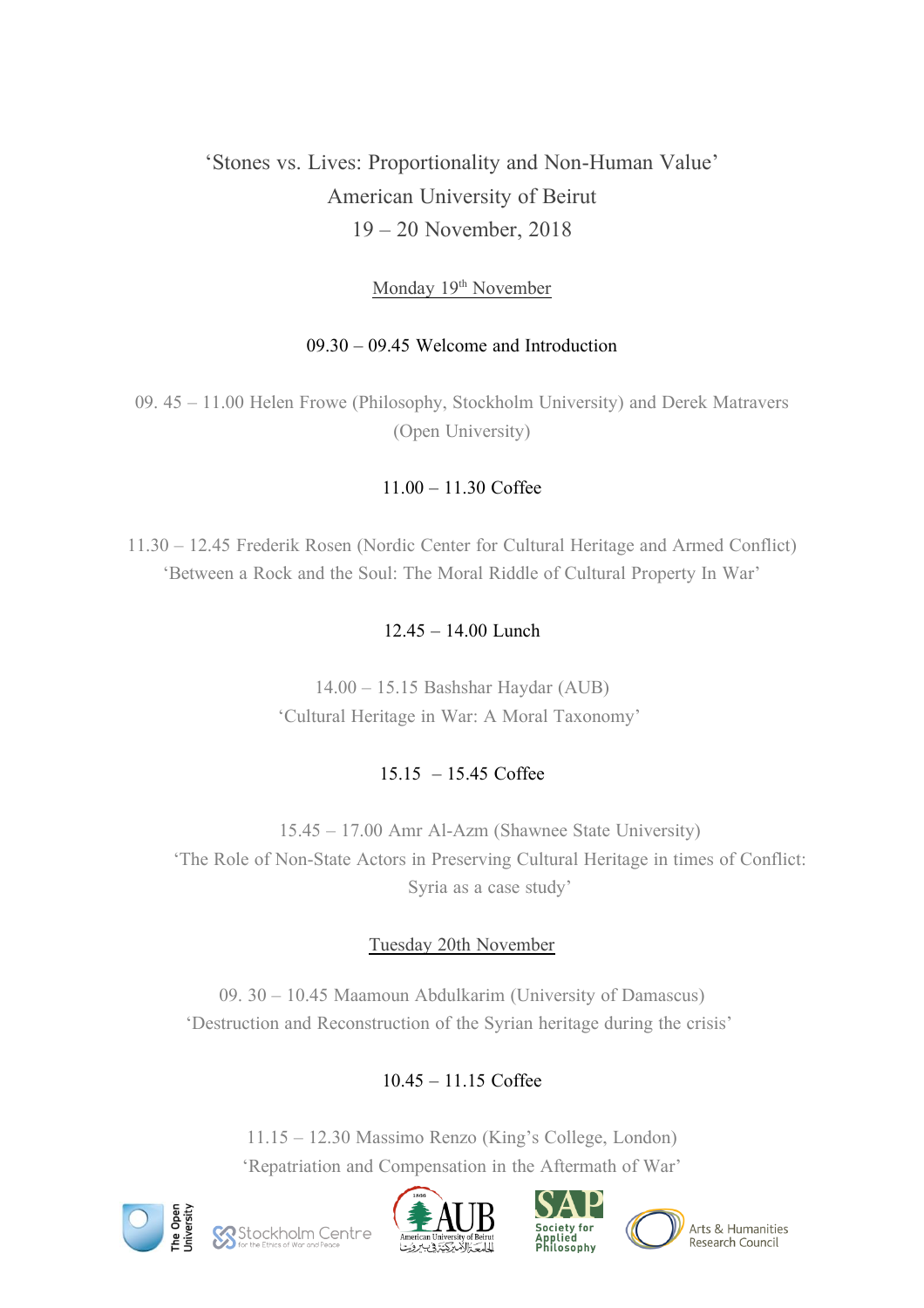## 12.30 – 13.45 Lunch

13.45 – 15.00 Cristina Menegazzi (UNESCO) 'The Role of UNESCO for the Preservation of Syrian Cultural Heritage'

## 15.00 – 15.30 Coffee

15.45 – 17.00 Gerald Lang (Leeds University) 'Defence and Escalation'

## **Abstracts**

#### 'Reconstruction and the 'Cultural Turn' in Heritage' Derek Matravers and Helen Frowe

This paper considers the implications the 'cultural turn', within the world of those concerned with heritage, has for the future of heritage damaged and destroyed in war. It argues that identifying 'the stakeholders', that is, those whose opinions should be canvassed, does not merely identify who should answer the question as to the fate of damaged or destroyed heritage, but also points some way to an answer to that question. This is because the issue is, in part, that of compensating for an injustice done to those stakeholders. However, the question of the right way to compensate for such in injustice leaves open a variety of options both because there are a variety of forms such compensation could take, and the facts constrain what compensation is available.

#### 'Between a Rock and The Soul: The Moral Riddle of Cultural Property in War' Frederik Rosén (Nordic Center for Cultural Heritage and Armed Conflict, Denmark)

For at least 100 years, cultural property has become a progressively significant issue during armed conflicts. The development has been accompanied by a concurrent growth in international norms, laws and state practice recognizing the intrinsic value of cultural property. Yet the family of academic conversations forming the field of just war theory for some reasons only very recently started to take an interest in the ethics of cultural property destruction and protection. This article contribute to these nascent discussions. It suggest some explanations for why the interest from just war theory lags behind before identifying a number of general difficulties for it to embrace cultural property as an object of Just War Theory.

## 'Cultural Heritage in War: A Moral Taxonomy' Bashshar Haydar (American University of Beirut)

The paper distinguishes various types situations in which cultural heritage may be implicated in war. It tries to identify the moral question, posed by each of these situations, about justifiability of military action, liability, and proportionately. In particular, the papers focus on possible grounds for military action that aims at the protection of cultural heritage, and argue that each









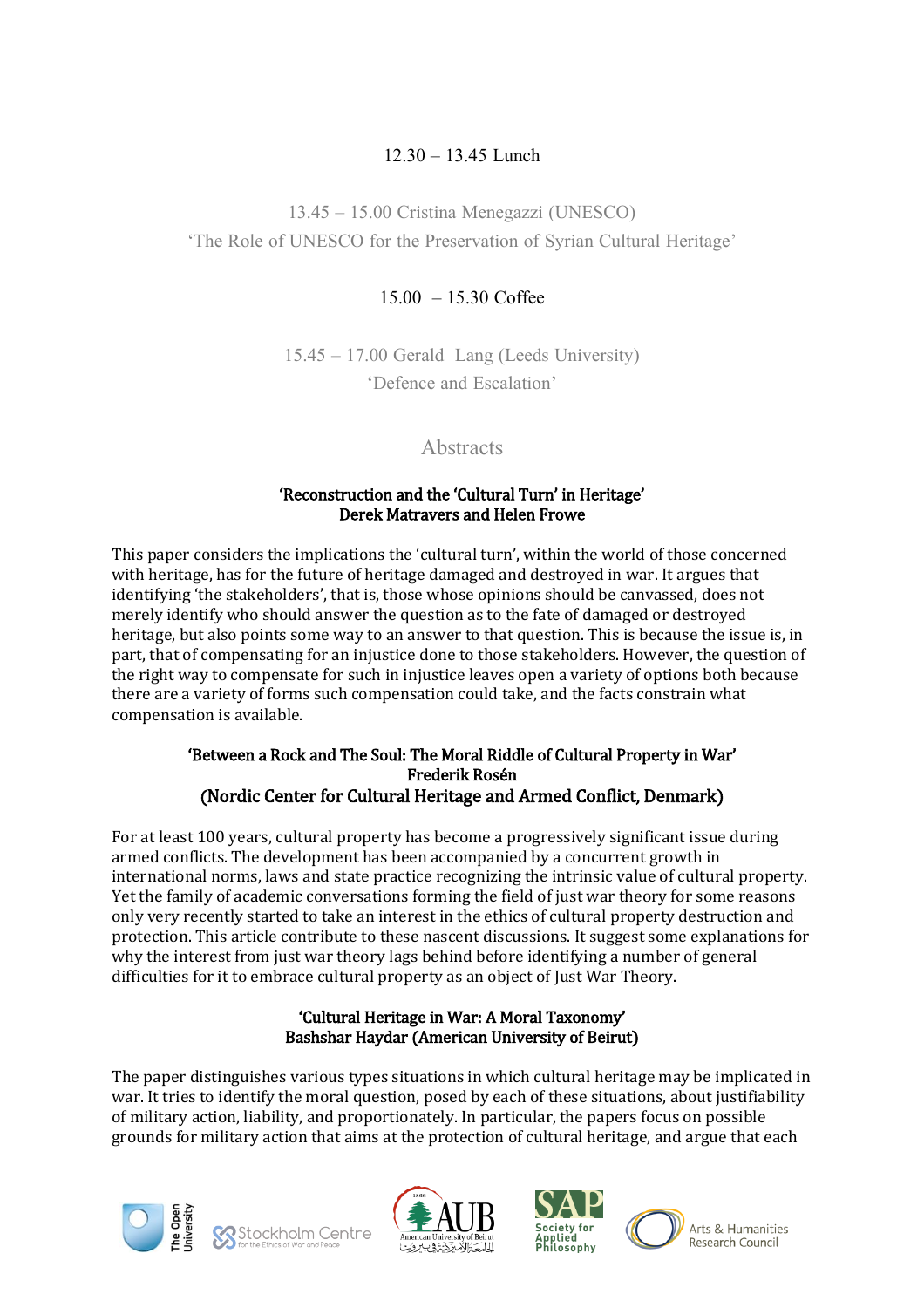of these grounds has different implications on the determining the proportionality question as well as the principle of precaution.

#### 'The Role of Non-State Actors in Preserving Cultural Heritage in times of Conflict: Syria as a case study' Amr Al-Azm (Shawnee State University)

The greatest burden to protect Syria's cultural heritage during this conflict has fallen on local stakeholders and non-state actors, including local councils and NGOs. The majority of these nonstate actors are centred on networks of local heritage professionals and civil society activists. These local networks are working in desperate conditions to protect museums and cultural heritage sites, often finding creative and simple solutions to overcome these daunting challenges whilst trying to preserve Syria's cultural heritage. They are also at the forefront in promoting awareness and strengthening local communities' sense of ownership of their cultural heritage, in order to mobilize them against looters and trade in artefacts. Yet because they are non-state actors, they are often denied any financial or technical support from international organisations and donors who traditionally deal only with member states and their institutions.

As stakeholders, local communities can play a very important role in protecting cultural heritage, and be an integral part of the preparedness on the ground for emergency protection procedures when sites are under immediate threat. However, given the appalling carnage and unprecedented levels of human suffering sweeping the country, there is the danger of an emerging binary that you either care about ancient stones, monuments and artefacts or you care about current humanitarian issues and the people affected. Despite that danger, heritage professionals and everyday people on both sides of the divide have rejected this binary by recognizing that culture and people are inextricably linked with a role to play in post conflict stabilization and reconciliation.

## 'Destruction and Reconstruction of the Syrian Heritage during the Crises' Maamoun Abdukarim (University of Damascus)

The Syrian cultural heritage is characterized by richness and diversity through the presence of more than ten thousand archaeological sites throughout the Syrian territories and dates back to different time periods from prehistoric times until the end of Islamic times. Hundreds of thousand artifacts have been discovered through archaeological excavations that have been conducted in various missions of different nationalities for more than a century.

This heritage is exposed to sabotage and theft because of the conditions experienced by Syria during the crisis, where a number of historic cities such as Aleppo and Homs have become battlefields, a large part of the cultural heritage has been destroyed, and archaeological gangs have excavated in a large number of archaeological sites, From regional groups organized in the theft of antiquities. Al-Da'ash terrorists groups also has ideological goals to destroyed of many archaeological buildings such as the city of Palmyra.

Because of these challenges and risks that threatened the Syrian heritage since 2011 to 2017, we have undertaken a series of precautionary measures to save the archaeological treasures in Syrian museums, thus saving the absolute majority of the artifacts and we transfer its to the city of Damascus and packaging and documented its, and then hide in safe places. We also launched an awareness campaign among the members of the local community in the entire Syrian territory in order to unify the vision of the Syrians to defend their threatened heritage away from differences in political visions.

After seven years of war, the Syrian heritage faces new challenges of how to restore it and find international financial and technical support, especially as natural and human factors negatively affect this heritage over time.

## 'Repatriation and Compensation in the Aftermath of War'